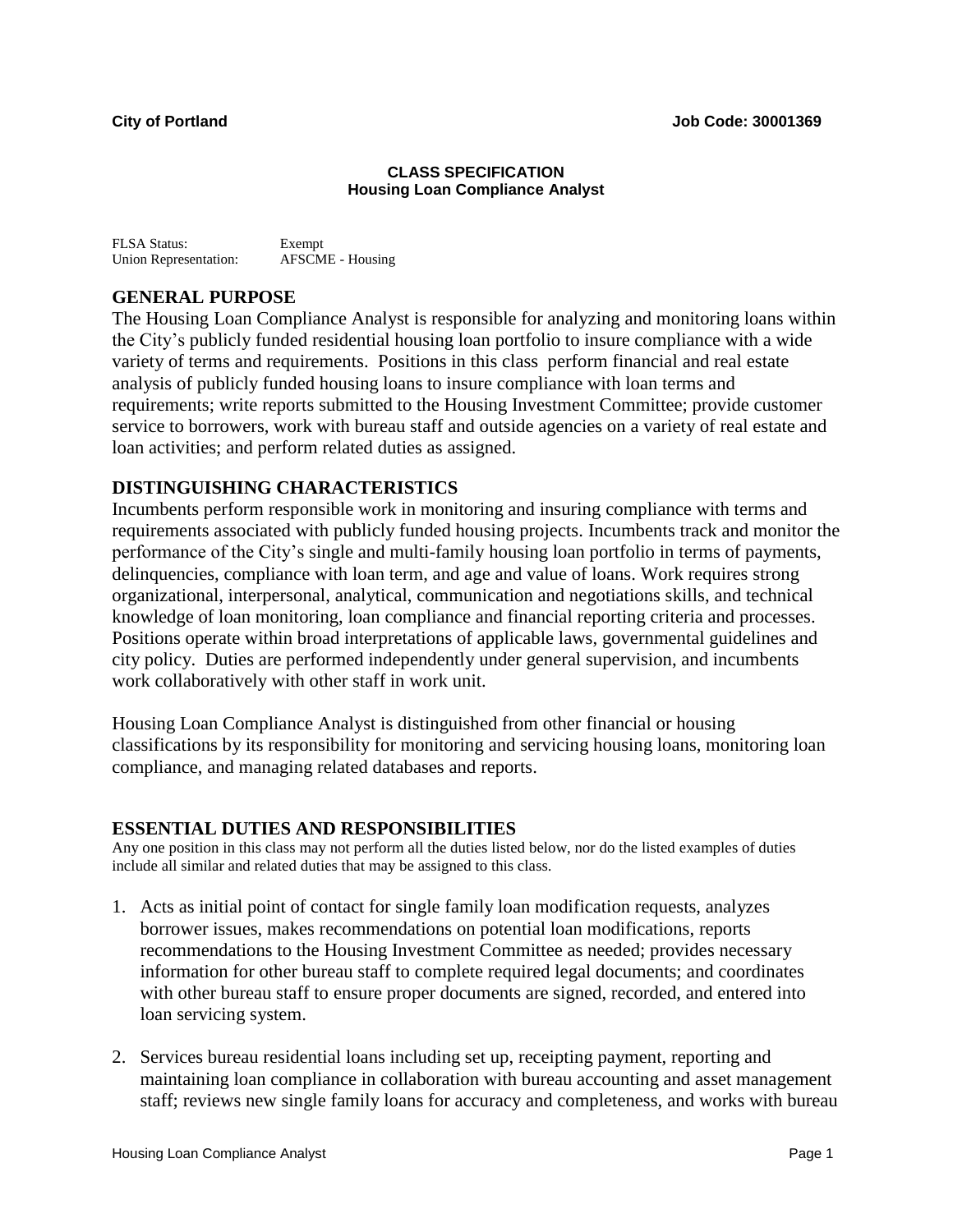staff to ensure terms are translated accurately to the loan servicing system; and calculates and adjusts accrued interest upon modifications of loans including multifamily loan conversions.

- 3. Analyzes the results of the single family loan portfolio audit process, recommends and assists with implementation of next steps with borrowers found out of compliance; and maintains a tracking system to ensure compliance reviews are done on a scheduled basis.
- 4. Investigates and reviews borrower's insurance payment information and property tax status using Multnomah County Assessor's website and other tools to ensure compliance with loan terms, or coordinates with other team staff to ensure such a review occurs.
- 5. Monitors loan delinquency; coordinates past due loan collection processes with other entities and bureau staff to ensure bureau's legal right to payment is protected, including demand letters, monitoring bankruptcy and foreclosure proceedings, or other legal actions; and liaisons with other bureau staff involved with financial assistance compliance.
- 6. Performs a variety of transactional duties to ensure compliance to loan requirements and correct receipt of funds; ensures payments are entered into loan servicing system by team staff; works with accounting staff to reconcile corrections; and coordinates with other bureau staff to ensure monthly billings are provided to borrowers.
- 7. Performs analysis of escrow accounts at tax year end; reviews escrow payments made by borrowers and compares them to tax and insurance payments; and recommends changes to payment amount as needed.
- 8. Compiles, organizes, and generates information for the monthly Loan Activity Report, quarterly Approved Financial Assistance Report, and other financial activity reports.
- 9. Analyzes and recommends opportunities for improved program delivery; works with bureau staff to develop and integrate new program reports, including customized reporting; assists in developing methodology for defining and using database fields throughout the department; and updates the loan servicing manual to reflect process changes.
- 10. Provides customer service for borrowers; calculates and provides loan payoff amount statements to borrowers upon request or coordinates with other team staff to ensure these statements are provided; maintains complete and accurate documentation on client-related correspondence and communication.
- 11. Prepares subordination information in order for other bureau staff complete necessary legal documents; work with other bureau staff and lenders to ensure subordinate loans are recorded; works with other bureau staff in the preparation and filing of conveyances with the County, including bureau director signature and delivery to the County for recording.
- 12. Works with team staff to track, analyze, and report on delinquent and non-conforming single family loans; recommends write-off, conversions, and/or changes to loan terms in order to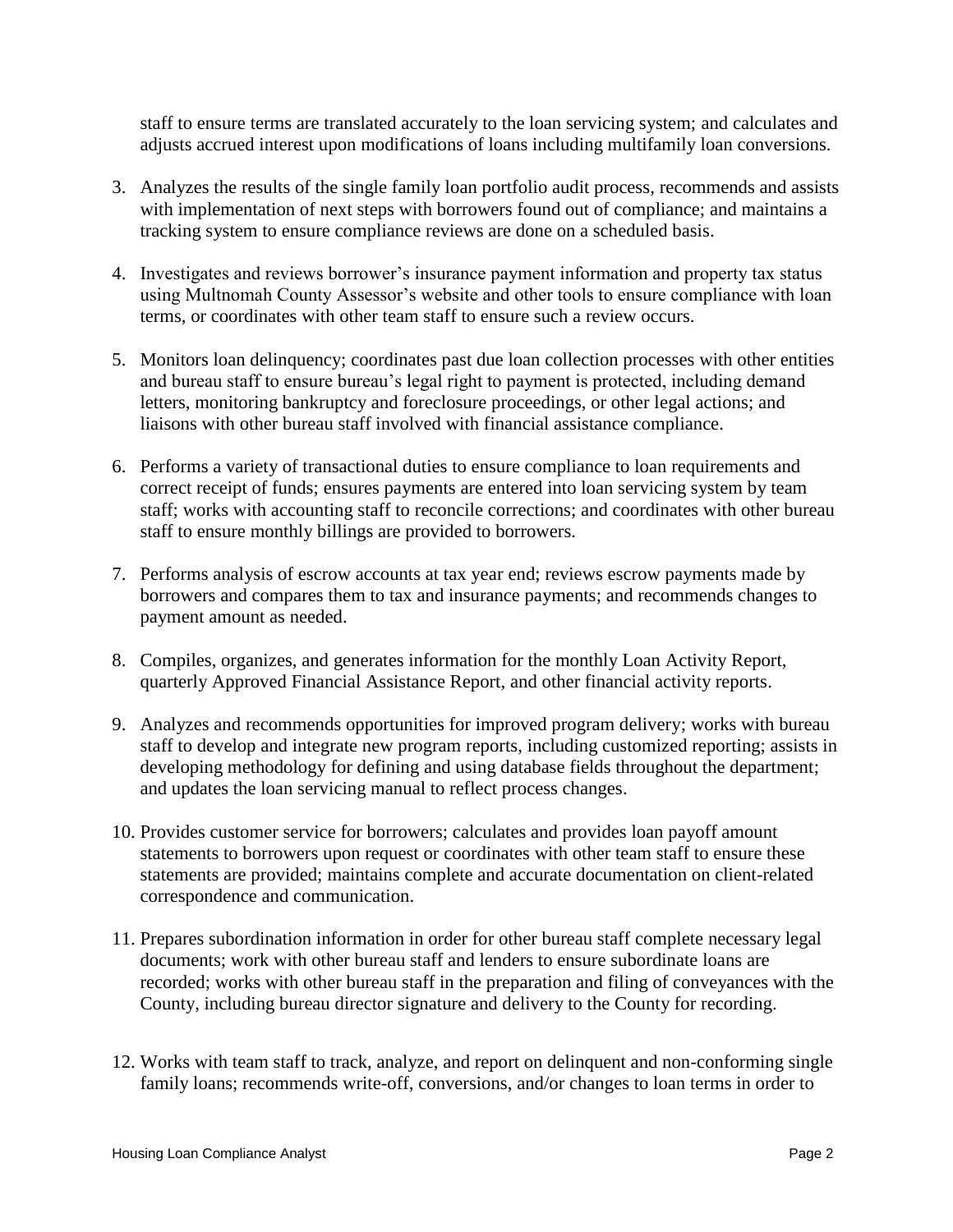work towards resolution.

## MINIMUM QUALIFICATIONS

Knowledge of:

- 1. Loan programs, loan servicing guidelines, and real estate transactions.
- 2. Methods, procedures and standards for compiling, organizing, generating and managing complex reports.
- 3. Evaluation of financial data, documents, statements, and performance reports associated with multi-family housing projects to determine risk, ensure compliance and correct receipt of funds.
- 4. Principles and practices of sound business communication.
- 5. Uses and operations of computers and standard business software.

Ability to:

- 1. Analyze financial statements and review and understand credit reports, analyze customer annual statements and proforma documents that comply with City program requirements.
- 2. Analyze and identify work related problems or issues, apply creative problem solving techniques, evaluate alternatives, and reach sound, logical, fact-based conclusions and recommendations.
- 3. Collect, evaluate and interpret appropriate and applicable data and documents.
- 4. Work collaboratively with other staff in work unit.
- 5. Communicate detailed and technical information clearly and accurately in writing, by phone and in person to both internal and external program stakeholders
- 6. Understand, interpret, explain and apply laws, regulations, ordinances and policies applicable to assigned work.
- 7. Compile, organize, generate and manage complex reports, correspondence and other documents appropriate to the audience.
- 8. Ensure the maintenance and confidentiality of all required information, files, records and documentation.
- 9. Work effectively under pressure and within time constraints.
- 10. Organize tasks, set priorities, and meet assigned goals and deadlines.
- 11. Exercise independent judgment and initiative within established guidelines.
- 12. Exercise tact and diplomacy in dealing with difficult and sensitive people, issues and situations.
- 13. Establish and maintain effective working relationships with bureau managers and staff, staff of other bureaus, representatives of other agencies, developers, investors, the public and others encountered in the course of work.

#### Training and Experience:

A typical way of obtaining the knowledge, skills and abilities outlined above is graduation from a four-year college or university with a degree in business, finance, or a closely related field; and three years of experience in real estate lending; or an equivalent combination of training and experience.